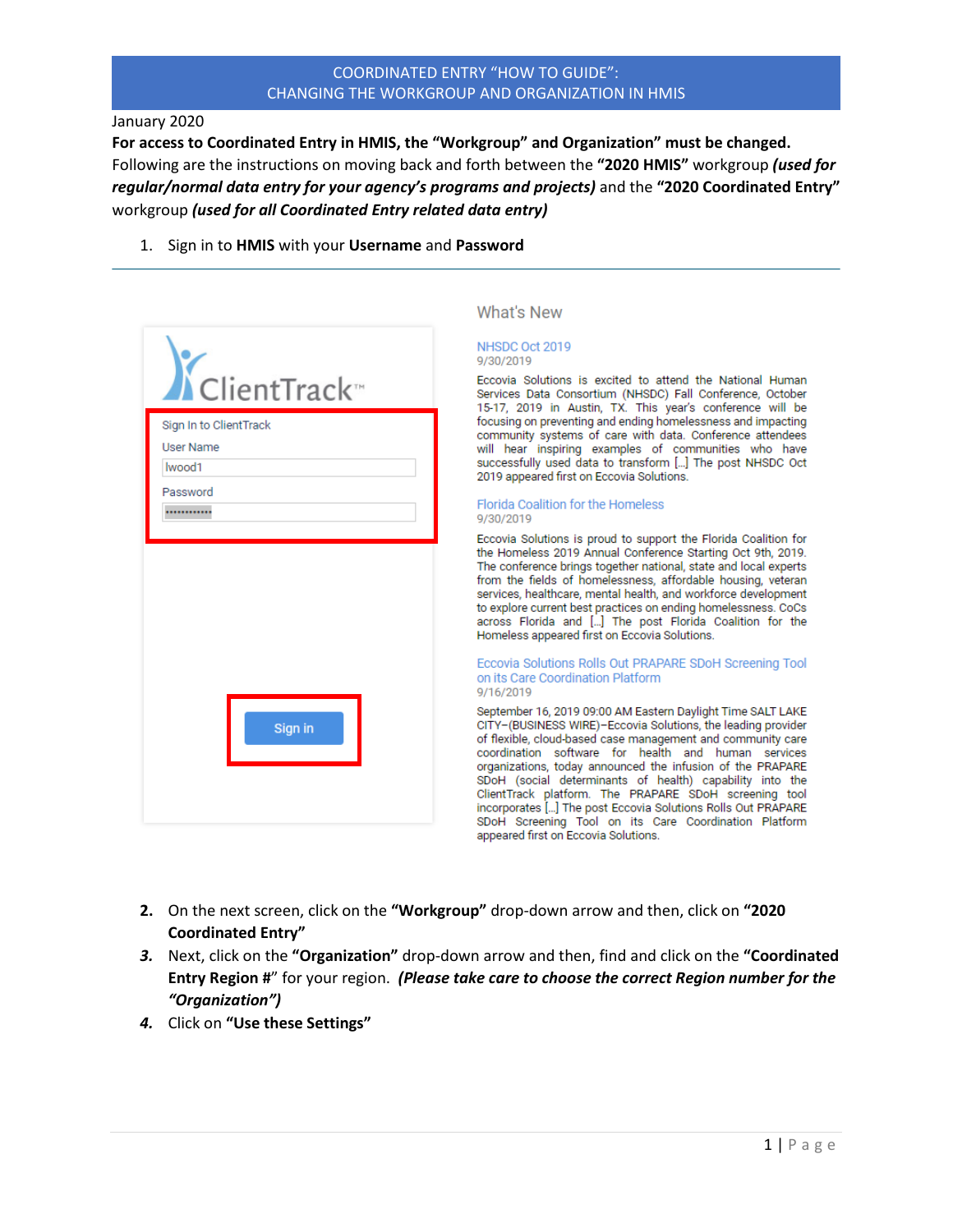January 2020

|                                        | What's New                                                                                                                                                                                                                                                                                                                                                                                                                                                                                                                                                                                            |
|----------------------------------------|-------------------------------------------------------------------------------------------------------------------------------------------------------------------------------------------------------------------------------------------------------------------------------------------------------------------------------------------------------------------------------------------------------------------------------------------------------------------------------------------------------------------------------------------------------------------------------------------------------|
|                                        | NHSDC Oct 2019<br>9/30/2019                                                                                                                                                                                                                                                                                                                                                                                                                                                                                                                                                                           |
| KclientTrack<br>Workgroup              | Eccovia Solutions is excited to attend the National Human<br>Services Data Consortium (NHSDC) Fall Conference, October<br>15-17, 2019 in Austin, TX. This year's conference will be<br>focusing on preventing and ending homelessness and impacting<br>community systems of care with data. Conference attendees                                                                                                                                                                                                                                                                                      |
| 2020 Coordinated Entry<br>Organization | ear inspiring examples of communities who have<br>successfully used data to transform [] The post NHSDC Oct<br>2019 appeared first on Eccovia Solutions.                                                                                                                                                                                                                                                                                                                                                                                                                                              |
| Coordinated Entry Region 1             | Coalition for the Homeless                                                                                                                                                                                                                                                                                                                                                                                                                                                                                                                                                                            |
| Location                               | 9/30/2019                                                                                                                                                                                                                                                                                                                                                                                                                                                                                                                                                                                             |
| CE Region 1<br>v                       | Eccovia Solutions is proud to support the Florida Coalition for<br>the Homeless 2019 Annual Conference Starting Oct 9th, 2019.<br>The conference brings together national, state and local experts<br>from the fields of homelessness, affordable housing, veteran<br>services, healthcare, mental health, and workforce development<br>to explore current best practices on ending homelessness. CoCs<br>across Florida and [] The post Florida Coalition for the<br>Homeless appeared first on Eccovia Solutions.                                                                                   |
|                                        | Eccovia Solutions Rolls Out PRAPARE SDoH Screening Tool<br>on its Care Coordination Platform<br>9/16/2019                                                                                                                                                                                                                                                                                                                                                                                                                                                                                             |
| Use these settings                     | September 16, 2019 09:00 AM Eastern Daylight Time SALT LAKE<br>CITY-(BUSINESS WIRE)-Eccovia Solutions, the leading provider<br>of flexible, cloud-based case management and community care<br>coordination software for health and human services<br>organizations, today announced the infusion of the PRAPARE<br>SDoH (social determinants of health) capability into the<br>ClientTrack platform. The PRAPARE SDoH screening tool<br>incorporates [] The post Eccovia Solutions Rolls Out PRAPARE<br>SDoH Screening Tool on its Care Coordination Platform<br>appeared first on Eccovia Solutions. |

# 5. You are now on the **"Home"** workspace in the **"2020 Coordinated Entry"** workgroup.

| Ŧ<br>Home                        | All v Search<br>ClientTrack <sup>-</sup>                                   | $\alpha$                |                         | Lori Wood (Training)   Help   Sign Out                                                                                                                                                                                                                                                                                                                                             |    |
|----------------------------------|----------------------------------------------------------------------------|-------------------------|-------------------------|------------------------------------------------------------------------------------------------------------------------------------------------------------------------------------------------------------------------------------------------------------------------------------------------------------------------------------------------------------------------------------|----|
| User Dashboard                   | Lori Wood                                                                  |                         |                         |                                                                                                                                                                                                                                                                                                                                                                                    |    |
| <b>Global Administration</b>     | 2020 Coordinated Entry<br>My Fake Organization                             |                         |                         |                                                                                                                                                                                                                                                                                                                                                                                    |    |
| <b>Standard Reports</b>          | Welcome Lori Wood                                                          |                         |                         |                                                                                                                                                                                                                                                                                                                                                                                    | ■■ |
| <b>My ClientTrack</b>            | My Fake Organization News                                                  |                         |                         |                                                                                                                                                                                                                                                                                                                                                                                    |    |
| <b>Bulletin Board</b>            | Welcome to ClientTrack. Your administrator can set news items here.        |                         |                         |                                                                                                                                                                                                                                                                                                                                                                                    |    |
| Q Chronic Homeless Status        |                                                                            |                         |                         |                                                                                                                                                                                                                                                                                                                                                                                    |    |
| $\Box$ Recent                    | <b>Current Program Enrollments</b>                                         |                         |                         |                                                                                                                                                                                                                                                                                                                                                                                    |    |
| Active Cases                     | Program                                                                    | Cases                   | Clients                 | 300                                                                                                                                                                                                                                                                                                                                                                                |    |
| Current Enrollments              | ESG Prevention My Fake (R10)                                               | 23                      | 26                      | 200                                                                                                                                                                                                                                                                                                                                                                                |    |
| Quick Services - Multiple        | ESG RRH My Fake (R10)                                                      | 12                      | 14                      |                                                                                                                                                                                                                                                                                                                                                                                    |    |
| <b>Clients</b>                   | My Fake IHCDA Coordinated Entry (R1)                                       | 119                     | 124                     | 100                                                                                                                                                                                                                                                                                                                                                                                |    |
| My User Configuration            | My Fake Org Prevention (ESG - R10)                                         | $\overline{\mathbf{3}}$ | $\overline{\mathbf{3}}$ |                                                                                                                                                                                                                                                                                                                                                                                    |    |
|                                  | My Fake Org RRH (ESG - R10)                                                | $\overline{\mathbf{3}}$ | $\overline{\mathbf{3}}$ |                                                                                                                                                                                                                                                                                                                                                                                    |    |
| <sup>O</sup> Paused Operations   | My Fake Organization (ES - R10)                                            | 66                      | 82<br>255               |                                                                                                                                                                                                                                                                                                                                                                                    |    |
| ○ My Submitted Issues            | My Fake Organization PH (CoC-R10)<br>My Fake Organization RHY BCP ES (R10) | 202<br>35               | 39                      | amission of LGC RLD<br>interesting SD (PATH RLD)<br>SS GREENLAND FAVO (RLD)<br>interests of the program (Reg)                                                                                                                                                                                                                                                                      |    |
| <b>HMIS Reports</b>              | My Fake Organization SSO (PATH-R10)                                        | 34                      | 38                      | only the state that is the procedure of the company<br>SG Proceding All Ave (R.Co)<br>on the other country of the control of the con-                                                                                                                                                                                                                                              |    |
| <b>Prioritization Lists</b>      | My Fake Organization SSVF Prev (VA-R10)                                    | 1                       | 1                       | art region considerable description of the consequence of<br>and regular control and regular control of the con-<br>and one control the self of the control of the control of the control of the control of<br>and reader the procedure and ready the line<br>and the Changes and Changes and Changes and Changes and<br>Point I'm note that we have the point<br>Tune<br><b>V</b> |    |
| <b>Coordinated Entry Reports</b> |                                                                            |                         |                         | MY False Organ<br><b>MY False Organ</b>                                                                                                                                                                                                                                                                                                                                            |    |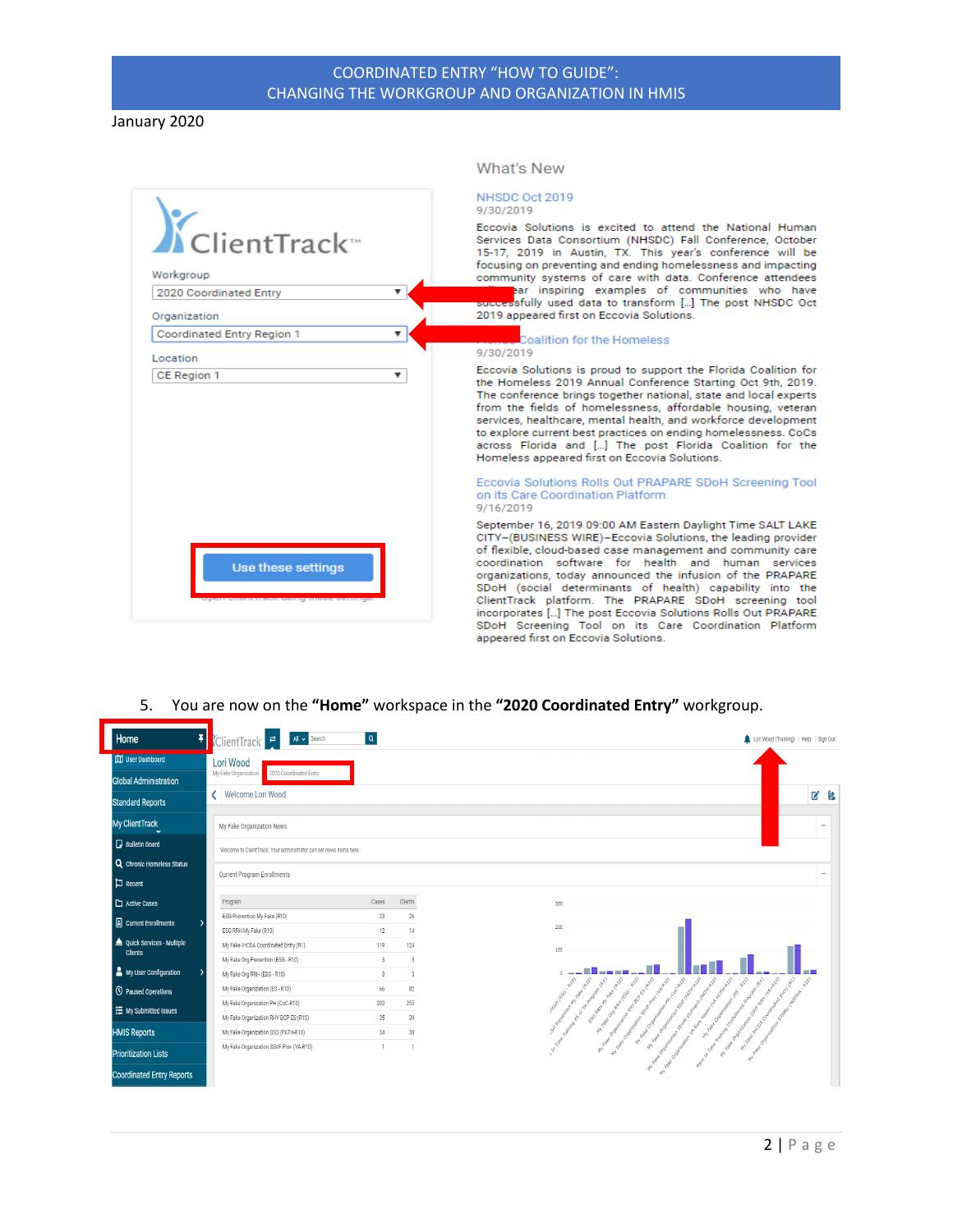January 2020

- 6. After completing your data entry in the **"2020 Coordinated Entry"** workgroup for a client or clients, you can return to the regular **"2020 HMIS"** workgroup by completing the following steps:
- *7.* Click on your N**ame** in the upper right corner of the screen *(please see previous page for screenshot)*
- 8. Next, click on the **"Workgroup"** drop-down arrow and then, click on **"2020 HMIS"**
- **9.** Next, click on the **"Organization"** drop-down arrow and then, click on your **Organization's** name
- 10. Click the **"Apply"** button located in the bottom right corner of the box

|                                                              | Lori Wood (Training)   Help   Sign Out    |
|--------------------------------------------------------------|-------------------------------------------|
|                                                              | ×<br>Workgroup                            |
|                                                              | 2020 HMIS User<br>▼<br>Design Mode        |
|                                                              | Organization<br>My Fake Organization<br>▼ |
| Change photo<br>Lori Wood<br>LWood1@ihcda.in.gov             | Location<br>My Fake Organization ▼        |
| Indiana HMIS Train<br>Security settings<br>Clear preferences | Theme<br>Default $\blacktriangledown$     |
| Sign Out                                                     | $\blacktriangleright$ Apply               |